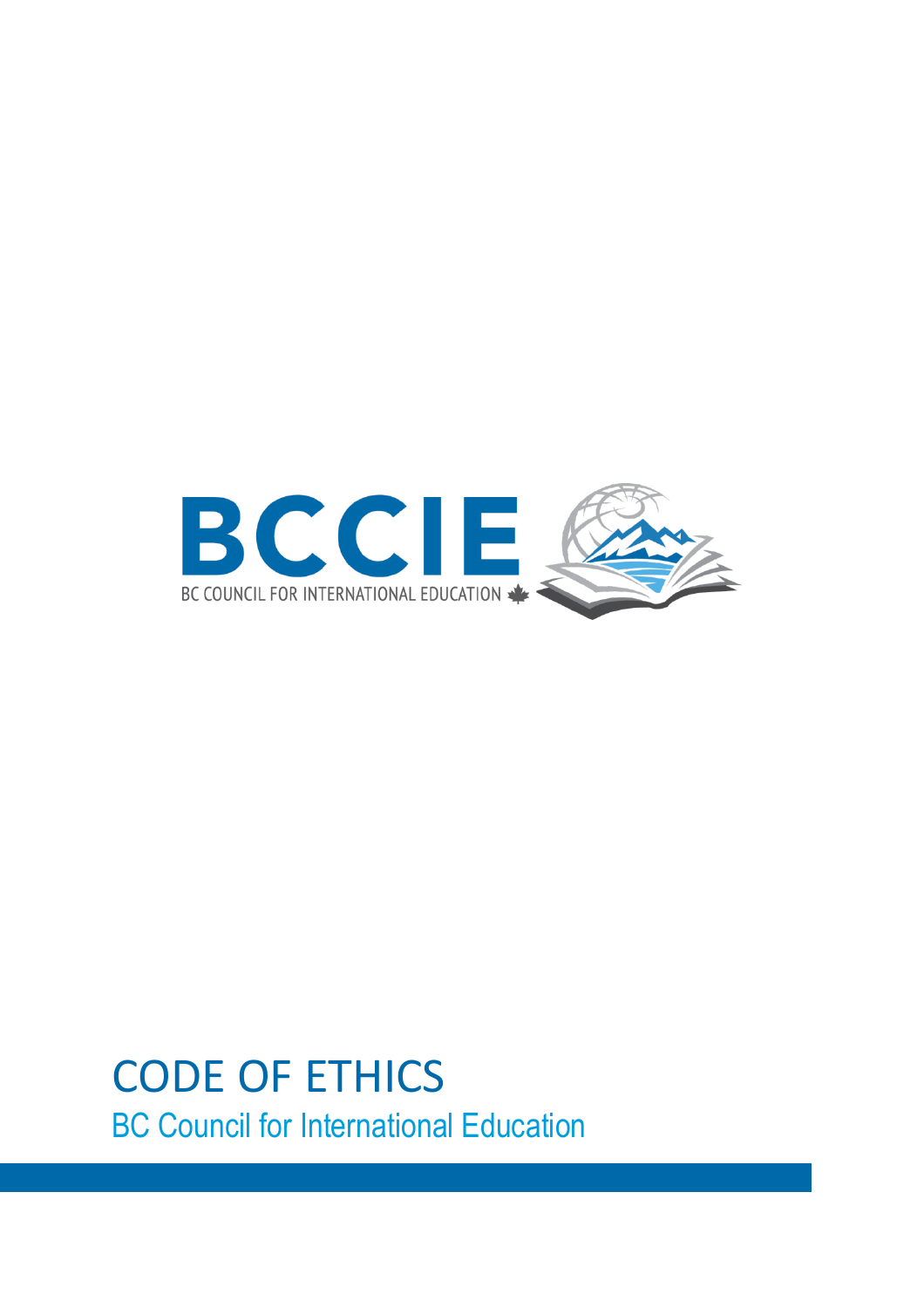# **Table of Contents**

| 2.                                                            |  |  |  |
|---------------------------------------------------------------|--|--|--|
| 3.                                                            |  |  |  |
| 4.                                                            |  |  |  |
| 5.                                                            |  |  |  |
| 6.                                                            |  |  |  |
| 7.                                                            |  |  |  |
| 8.                                                            |  |  |  |
| 9.                                                            |  |  |  |
| 10.                                                           |  |  |  |
| 11.                                                           |  |  |  |
| 12.                                                           |  |  |  |
| 13.                                                           |  |  |  |
| 14.                                                           |  |  |  |
| EXEMPTIONS OR WAIVERS FROM CODE REQUIREMENTS 9<br>15.         |  |  |  |
| 16.                                                           |  |  |  |
| 17.                                                           |  |  |  |
| POST-EMPLOYMENT RESTRICTIONS FOR SENIOR EXECUTIVES  10<br>18. |  |  |  |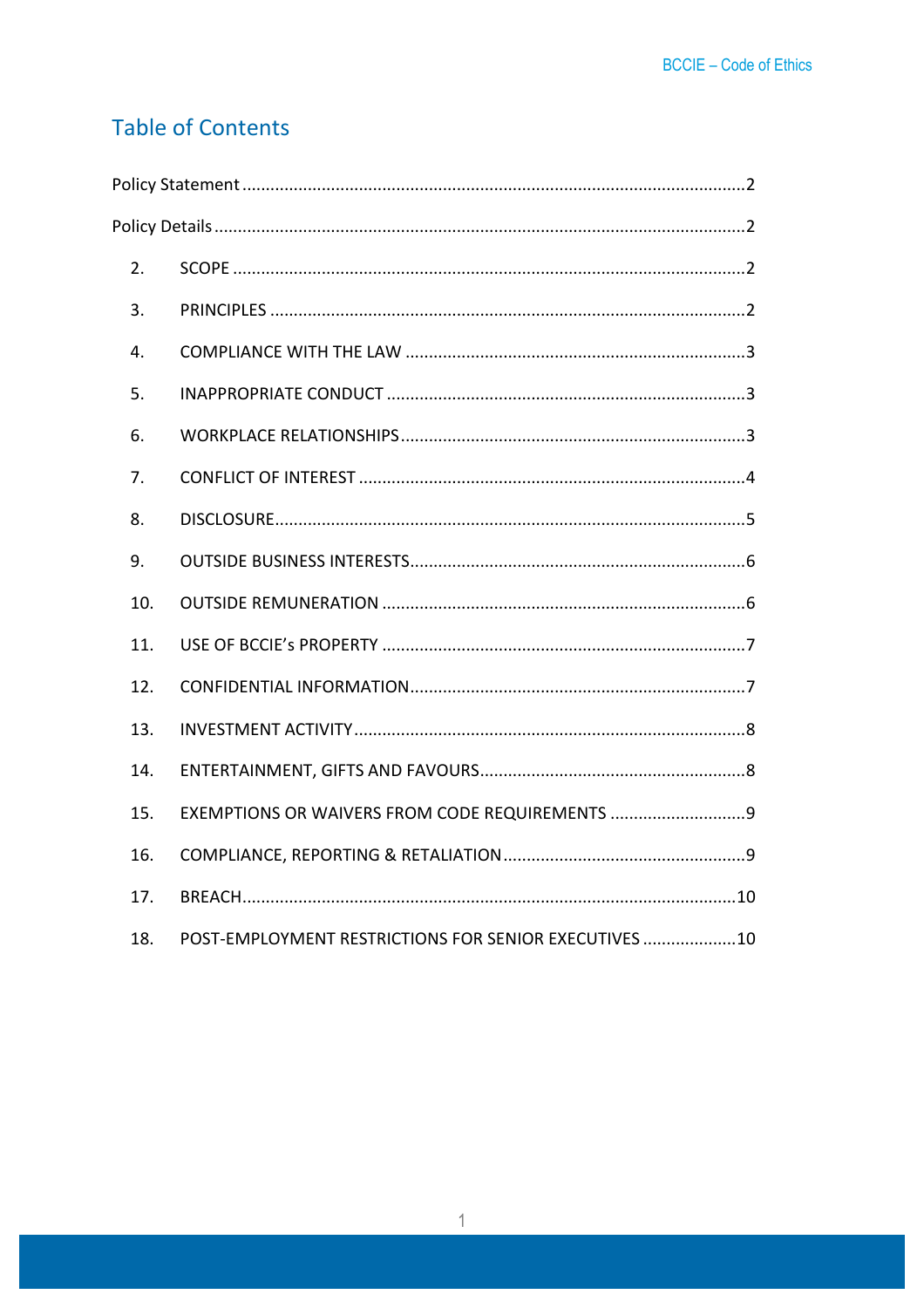# <span id="page-2-0"></span>Policy Statement

- 1.1 The BC Council for International Education (BCCIE) aims to provide a workplace which supports excellence and an environment in which employees are proud to work. To achieve these goals, all employees of BCCIE are accountable for their actions, and must act in an honest and ethical manner at all times.
- 1.2 The purpose of this Code of Ethics ("Code") is to set out the principles and standards of ethical conduct expected of all employees of BCCIE.
- 1.3 The requirement to comply with this Code is a condition of employment. Employees who fail to comply may be subject to disciplinary action up to and including dismissal.

# <span id="page-2-1"></span>Policy Details

## <span id="page-2-2"></span>2. SCOPE

2.1 This Code applies to all employees of BCCIE. Section 12, Confidential Information continues to apply to individuals after they have left BCCIE.

## <span id="page-2-3"></span>3. PRINCIPLES

- 3.1 The effective and efficient operation of BCCIE relies on employees fulfilling their roles and responsibilities with the highest standards of conduct.
- 3.2 Employees have a duty to be responsible for the welfare of BCCIE and accordingly, employees must not allow their private interests, whether personal, financial or of any other sort, to conflict or appear to conflict with their duties and responsibilities at BCCIE.
- 3.3 Employees are expected to act honestly and in good faith and in the best interests of BCCIE:
	- (i) Employees' conduct and language shall reflect social standards of courtesy, dignity, trust and respect.
	- (ii) Employees must avoid creating the impression of speaking or acting on behalf of BCCIE when they speak or act as private persons.
	- (iii) Employees must ensure that their interactions and relationships with stakeholders, coworkers and any other individual who deals in any way with BCCIE are appropriate at all times.
	- (iv) Employees must not take credit for others' ideas or work, even in cases where the work has not been explicitly protected by copyright or patent.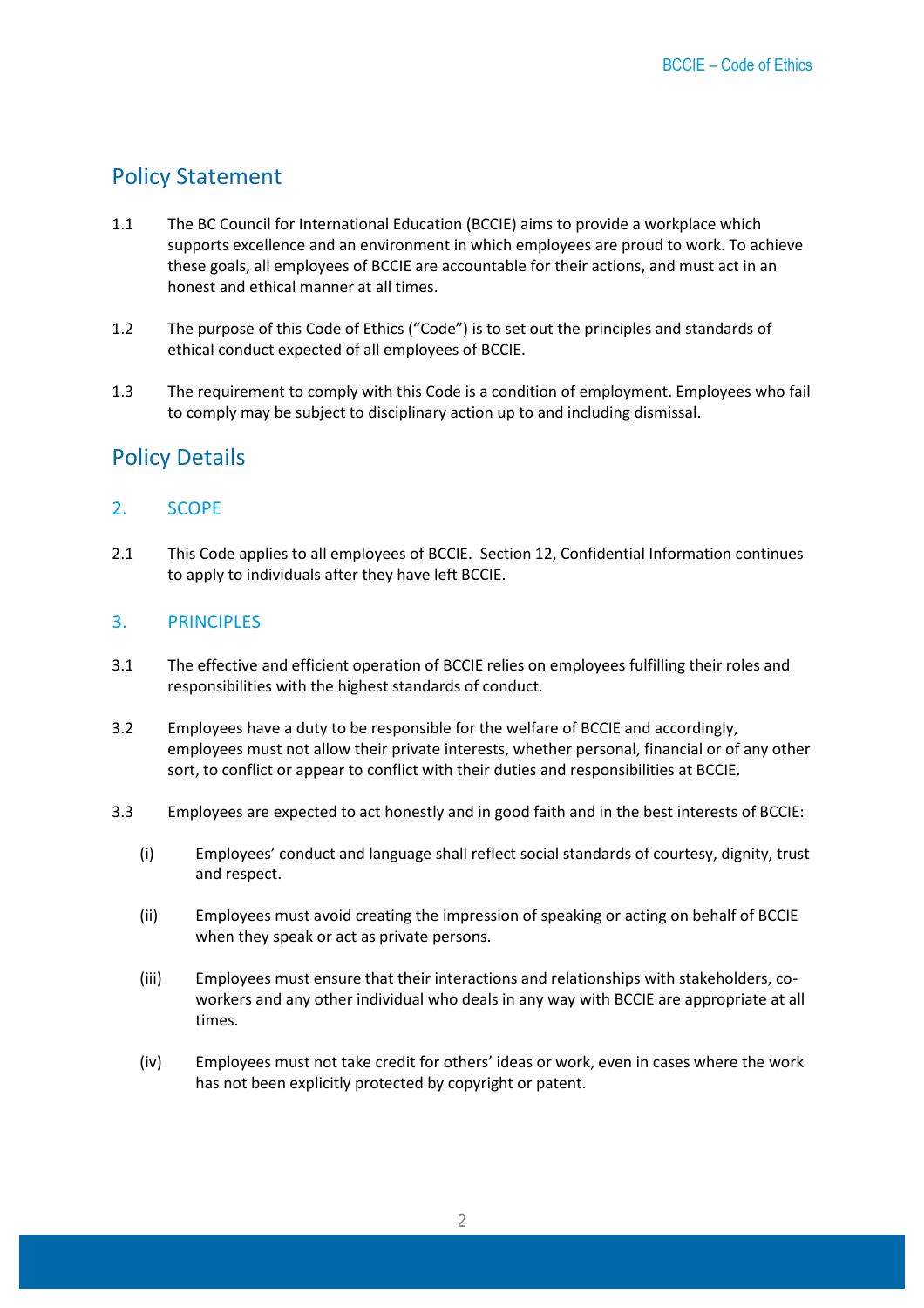- 3.4 Employees are expected to act in a prudent and diligent manner:
	- (i) Employees must provide services within the boundaries of their competence, based on their education, training, professional experience and professional development.
	- (ii) Employees must accurately represent their qualifications, educational backgrounds, experience and professional credentials.

#### <span id="page-3-0"></span>4. COMPLIANCE WITH THE LAW

4.1 In the employment context, employees shall act in full compliance with both the letter and the spirit of all applicable laws and regulations and avoid any situation which could be perceived as improper or indicate a casual attitude towards compliance. If in doubt, employees are expected to ask for clarification.

#### <span id="page-3-1"></span>5. INAPPROPRIATE CONDUCT

- 5.1 Employees shall not engage in conduct that interferes with BCCIE operations and may be considered inappropriate by any reasonable standard. Such inappropriate conduct includes, but is not limited to:
	- (i) conduct that creates disruption to the work environment and/or impedes the delivery of BCCIE services;
	- (ii) conduct that creates an atmosphere of hostility, intimidation, discrimination or disrespect for others;
	- (iii) conduct that contradicts common standards and/or protocols of safety;
	- (iv) conduct of a violent or non-violent nature that endangers or threatens to endanger or subject any person, present on the BCCIE premises or facilities used in partnership with other parties, to physical, mental or verbal abuse, or potential injury;
	- (v) conduct that damages, defaces or destroys BCCIE property; or
	- (vi) conduct that brings BCCIE into disrepute.

#### <span id="page-3-2"></span>6. WORKPLACE RELATIONSHIPS

- 6.1 Employees involved in a personal relationship outside work which compromises objectivity, or the perception of objectivity, should avoid being placed in a direct reporting relationship to one another. For example, employees who are direct relatives or who permanently reside together may not be employed in situations where:
	- (i) A reporting relationship exists where one employee has influence, input, or decisionmaking power over the other employee's performance evaluation, salary, premiums, special permissions, conditions of work, and similar matters; or
	- (ii) The working relationship affords an opportunity for collusion between the two employees that would have a detrimental effect on the Employer's interest.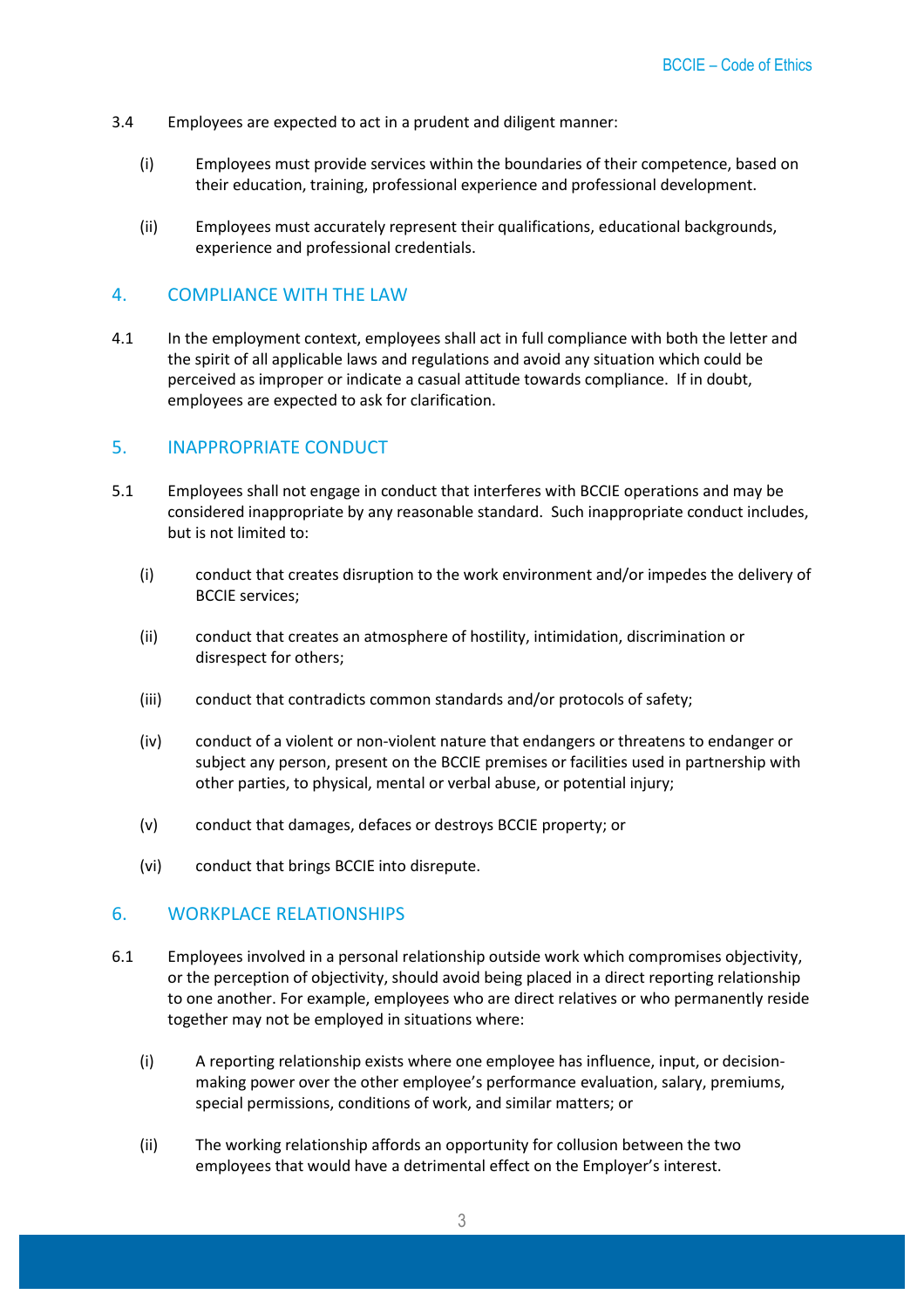- 6.2 Employees must ensure that social relationships with co-workers do not interfere with work performance or effective functioning of the workplace and those employees who engage in personal relationships (including romantic or sexual) will be responsible for ensuring that the relationship does not raise concerns about the abuse of power, harassment, favouritism, bias or conflict of interest.
- 6.3 If an employee has a concern with respect to a personal relationship, then the employee should discuss it with their supervisor, Director, Operations and Communications or Executive Director to review the concern and determine what measures, if any, need to be taken to address the concern.

# <span id="page-4-0"></span>7. CONFLICT OF INTEREST

- 7.1 In general, a conflict of interest exists for employees who use their position at BCCIE to benefit themselves, friends, family<sup>1</sup> or relatives<sup>2</sup>.
- 7.2 An employee shall not use his or her position with BCCIE to pursue or advance their personal interests, the interests of a family member, friend, relative, employee, business associate, corporation, union or partnership, or the interests of a person to whom the employee owes an obligation.
- 7.3 An employee shall avoid any situation in which there is, or may appear to be, potential conflict<sup>3</sup> which could appear<sup>4</sup> to interfere with the employee's judgment in making decisions in the best interest of BCCIE.
- 7.4 There are a variety of situations that could give rise to a conflict of interest. These include, but are not limited to: accepting gifts, entertainment, favours or kickbacks from suppliers or other organizations, close or family relationships with outside suppliers or other organizations, passing confidential information to competitors or other interested parties or using confidential information inappropriately. Without limitation, the following are examples of the types of conduct and situations that can lead to a conflict of interest:
	- (i) influencing BCCIE to lease equipment from a business owned by the employee's family member or relative;
	- (ii) taking personal advantage of an opportunity available to BCCIE that the employee learned about through their position at BCCIE, unless BCCIE has clearly and irrevocably decided against pursuing the opportunity, and the opportunity is also available to the public;
	- (iii) influencing BCCIE to allocate funds to an institution or school where the employee or his or her family or relative works, studies or is involved;
	- (iv) participating in a decision by BCCIE to hire or promote a family member or relative of the employee;

 $\overline{a}$ 

 $^1$  "family" or "family member" means a spouse, child, parent or sibling of an Employee

 $2$  "relative(s)" means a person connected to another by blood or affinity

<sup>&</sup>lt;sup>3</sup> "conflict" means a conflict of interest or apparent conflict of interest

<sup>4</sup> "apparent" *conflict of interest* means any situation where it would appear to a reasonable person that the Employee is in a conflict of interest situation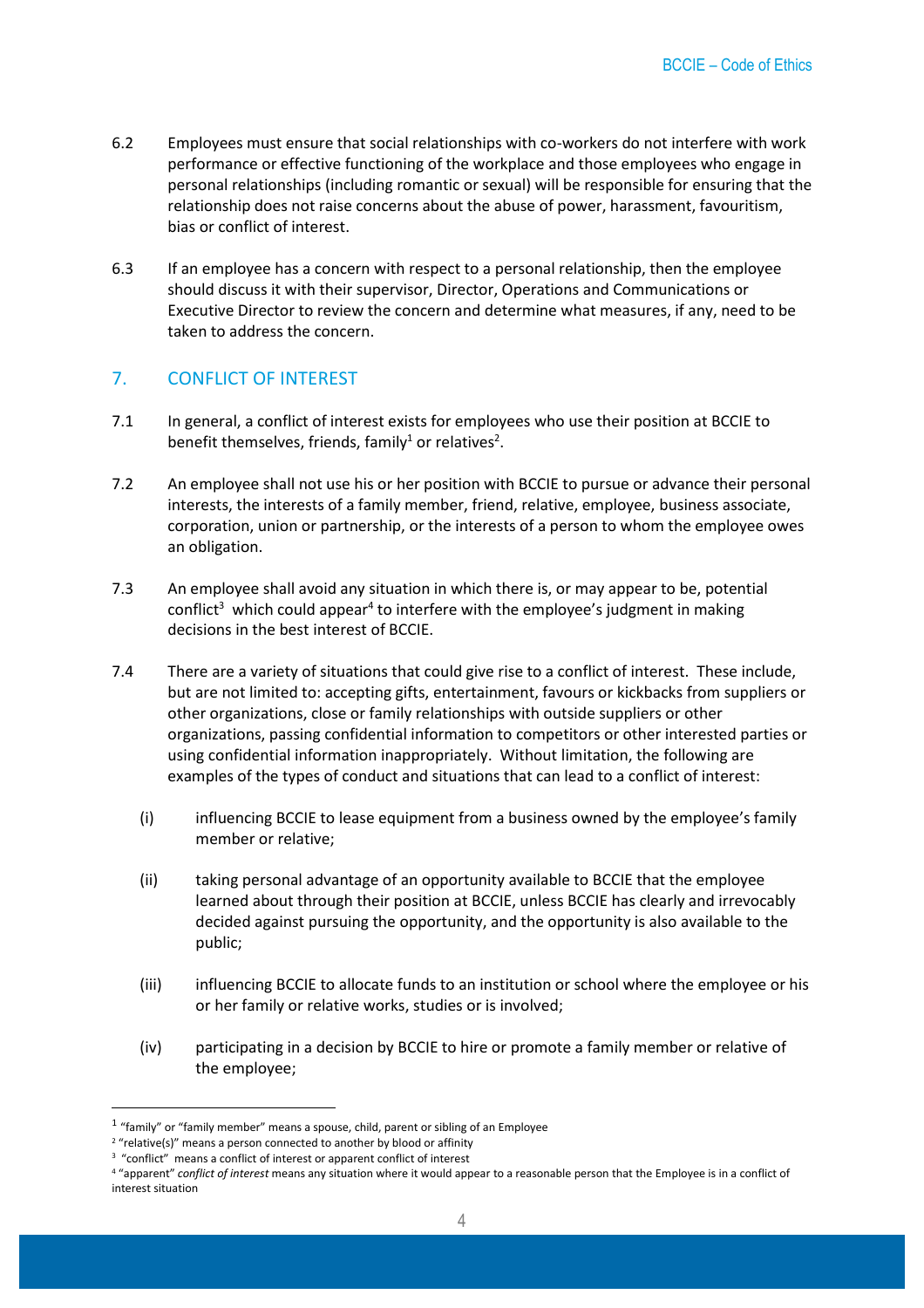- (v) using their position with BCCIE to solicit clients for their business, or a business operated by a family member or relative;
- (vi) influencing BCCIE to make all its travel arrangements through a travel agency owned by a family member or relative of the employee; or
- (vii) influencing or participating in a decision of BCCIE that will directly or indirectly result in the employee's, family member's or relative's own financial or other gain.

#### <span id="page-5-0"></span>8. DISCLOSURE

- 8.1 At the time of appointment or employment each individual must disclose to the employee's supervisor all interests and relationships of which the employee is aware which will or may give rise to a conflict of interest.
- 8.2 Full disclosure enables employees to resolve unclear situations and gives an opportunity to dispose of conflicting interests before any difficulty can arise.
- 8.3 If, at any time during the course of their employment at BCCIE, an employee:
	- (i) perceives that their actions/activities may be deemed, by a reasonable person, as an actual or potential conflict of interest or an employee becomes aware of a conflict before or after a transaction is complete;
	- (ii) is concerned that another employee is in a conflict of interest situation; or
	- (iii) is in doubt whether a situation involves a conflict;

the employee shall disclose, in writing, to their supervisor the nature, facts and extent of their concern immediately upon becoming aware of a potential conflict of interest. However, if the conflict involves the supervisor or, for any reason, the employee is not comfortable disclosing their concern to their supervisor, then such disclosure shall be made to the Director, Operations and Communications or the Executive Director.

- 8.4 Upon receiving disclosure under section 8.3 above, or where other sections in this Code make reference to this paragraph, the following procedure shall apply:
	- (i) if the disclosure is made to a supervisor or the Director, Operations and Communications that person shall immediately disclose the issue to the Executive Director;
	- (ii) if the disclosure is made directly to the Executive Director or as soon as the they are made aware of it, the Executive Director shall, as necessary, consult with the appropriate people, internal and external to BCCIE, and seek the direction of the Board, if appropriate, to address the concern; and
	- (iii) in all cases, the matter shall be documented including the circumstances surrounding the issue, the nature of the follow-up required and confirmation that the matter has been resolved.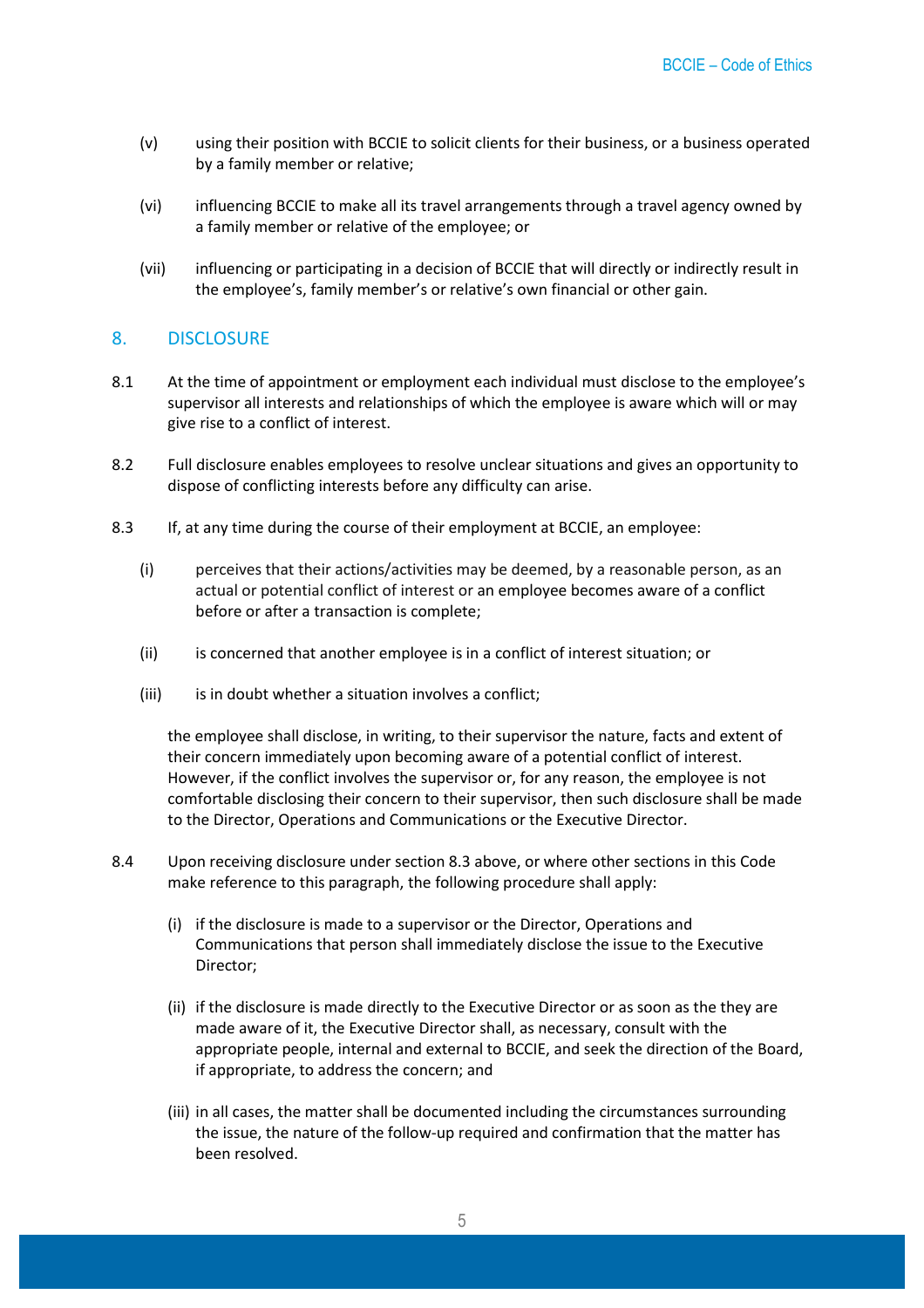- 8.5 Where BCCIE receives a complaint of a conflict of interest, and the substance of the complaint has not been disclosed according to paragraph 8.3 above, the matter shall be assigned to the Director, Operations and Communications or Executive Director who shall consult with and follow the direction and advice of the Executive Director or legal counsel, where appropriate, to resolve the matter and make a determination of real or potential conflict of interest.
- 8.6 If it is determined that an employee has been involved in conflict of interest activity, and/or has failed to disclose such activity, the supervisor, Director, Operations and Communications or Executive Director shall make a recommendation to the appropriate person concerning a remedy, including possible disciplinary actions.

#### <span id="page-6-0"></span>9. OUTSIDE BUSINESS INTERESTS

- 9.1 Employees shall disclose possible conflicting outside business activities at the commencement of their employment at BCCIE or immediately upon the employee becoming aware of it. Such disclosure shall be made to the employee's supervisor in writing, however, if for any reason, the employee is not comfortable disclosing their concern to their supervisor, then such disclosure shall be made to the Director, Operations and Communications, or the Executive Director if their supervisor is the Director, Operations and Communications. Notwithstanding any outside activities, employees are required to act in the best interest of BCCIE.
- 9.2 No employee shall hold a significant financial interest, either directly or through a family member, relative or associate, or hold or accept a position as an officer or employee in an organization in a material relationship with BCCIE, where by virtue of his or her position at BCCIE, the employee could in any way benefit the other organization by influencing the purchasing, selling or other decisions of BCCIE, unless that interest has been a) fully disclosed in writing to the employee's supervisor, Director, Operations and Communications or Executive Director, and b) a remedy to the conflict situation has been developed.
- 9.3 Upon an employee making a disclosure pursuant to paragraphs 9.1 or 9.2 above, the procedure set out at paragraph 8.4 shall be followed.
- 9.4 A "significant financial interest" in this context is any interest substantial enough that decisions of BCCIE could result in a personal gain for the employee, their family, relatives or friends.
- 9.5 These restrictions apply equally to interests in companies that may compete with BCCIE in all of its areas of activity.

#### <span id="page-6-1"></span>10. OUTSIDE REMUNERATION

- 10.1 Employees may engage in remunerative employment with other employers, maintain businesses and receive remuneration from public funds for activities outside their position, provided that:
	- (i) it does not interfere with the performance of their duties as an employee;
	- (ii) it does not bring BCCIE into disrepute;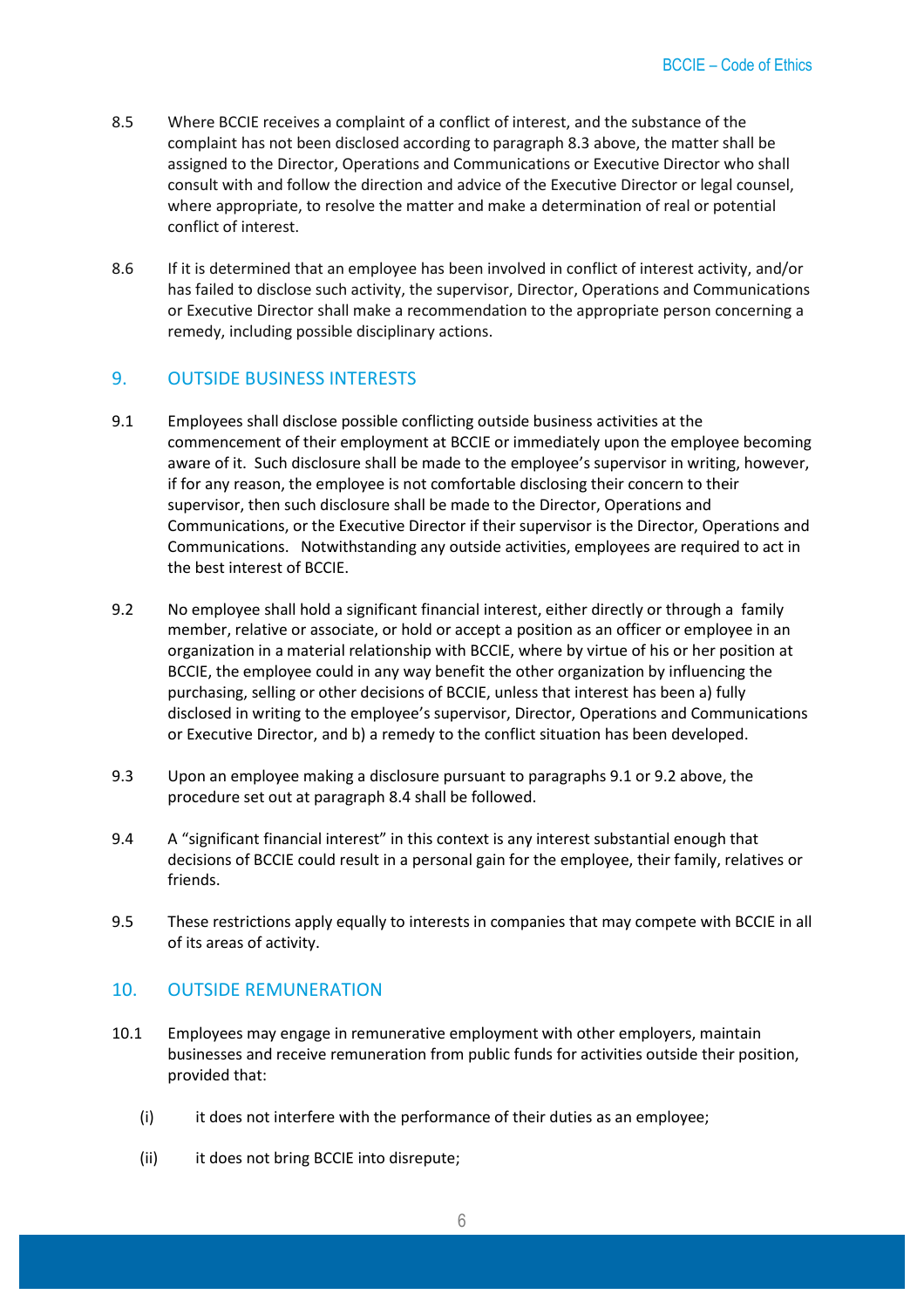- (iii) it does not represent a conflict of interest;
- (iv) it is not performed in such a way as to appear to be an official act of BCCIE or to represent BCCIE's opinion or policy; and
- (v) it does not involve the use of BCCIE's premises, services, equipment or supplies.

## <span id="page-7-0"></span>11. USE OF BCCIE's PROPERTY

- 11.1 Employees are entrusted with the care, management and cost-effective use of BCCIE's property and assets, including the use of BCCIE's name and intellectual property.
- 11.2 Employees may not dispose of or purchase BCCIE's property or assets except in accordance with policies and procedures established by BCCIE.
- 11.3 Employees may use property owned by BCCIE for incidental personal purposes, meaning:
	- (i) infrequent and of short duration (i.e. overnight or over the weekend);
	- (ii) does not impact BCCIE operations;
	- (iii) sign-out procedures are followed, if applicable;
	- (iv) occurs outside of working hours wherever possible and does not have an impact on employee productivity;
	- (v) does not cause BCCIE to incur any cost;
	- (vi) does not use BCCIE supplies;
	- (vii) does not expose BCCIE to any risk;
	- (viii) the employee has received appropriate training to use the BCCIE property and will not use the property without that training;
	- (ix) is not part of an activity which the employee does for personal profit or profit for a family member or relative;
	- (x) the employee will return the property in the same or better condition;
	- (xi) the employee will reimburse BCCIE for the any costs to repair or replace damaged or lost property; and
	- (xii) does not contravene this Code in any way.
- 11.4 If the intended use of property owned by BCCIE is for personal purposes but does not meet the definition of incidental personal use as described above, then the employee must obtain approval from their supervisor.

#### <span id="page-7-1"></span>12. CONFIDENTIAL INFORMATION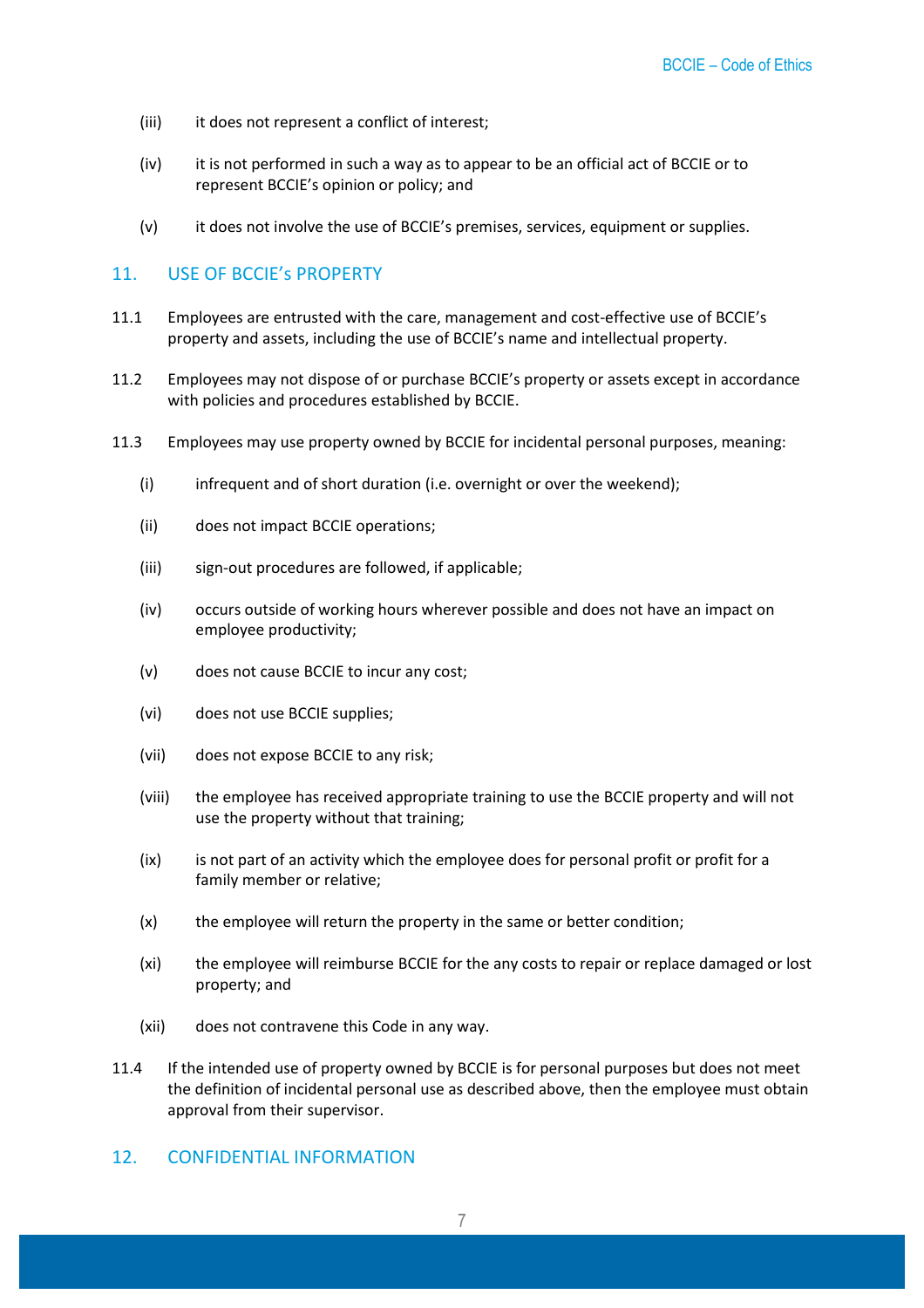- 12.1 In the course of employment or performing their duties, employees may be given access to or become aware of confidential or proprietary information of BCCIE or of a third party who has disclosed such information to BCCIE.
- 12.2 Employees are to maintain the confidentiality of such information, in whatever form or however stored or transmitted, and to protect such information from loss, theft or misuse.
- 12.3 Confidential information includes proprietary, technical, operational, business, financial, legal affairs or any other information which BCCIE treats as confidential.
- 12.4 Employees shall not disclose or use confidential information gained by virtue of their association with BCCIE for personal gain, or to benefit friends, family, relatives or associates.
- 12.5 If in doubt regarding what is considered confidential, employees shall seek guidance from their supervisor.

#### <span id="page-8-0"></span>13. INVESTMENT ACTIVITY

13.1 Employees shall not, either directly or through family, relatives or associates, acquire or dispose of any interest, including publicly traded shares, in any company while having undisclosed confidential information obtained in the course of their work at BCCIE which could reasonably affect the value of such securities.

#### <span id="page-8-1"></span>14. ENTERTAINMENT, GIFTS AND FAVOURS

- 14.1 It is essential to fair business practices that all those who associate with BCCIE, as suppliers, contractors or employees, be treated fairly and without favouritism.
- 14.2 Notwithstanding s.7.4, entertainment, gifts and favours may be accepted or offered by employees in the normal exchanges common to, and generally accepted in, established business relationships. An exchange of entertainment, gifts or favours must create no sense of obligation. The following criteria should be used as a guide:
	- (i) the transaction must be lawful;
	- (ii) the entertainment, gift or favour is modest and would be considered by the business community to be within the bounds of propriety and local ethical standards taking into account all of the circumstances of the occasion;
	- (iii) the exchange does not, nor is it expected to, create an obligation;
	- (iv) it occurs infrequently; and
	- (v) the entertainment, gift or favour is not used for financial gain by the employee, their family or their relatives.
- 14.3 Employees and their family or relatives shall not accept entertainment, gifts or favours that create or appear to create a favoured position for doing business with BCCIE.
- 14.4 Similarly, no employee shall offer or solicit entertainment, gifts or favours in order to secure preferential treatment for themselves or BCCIE.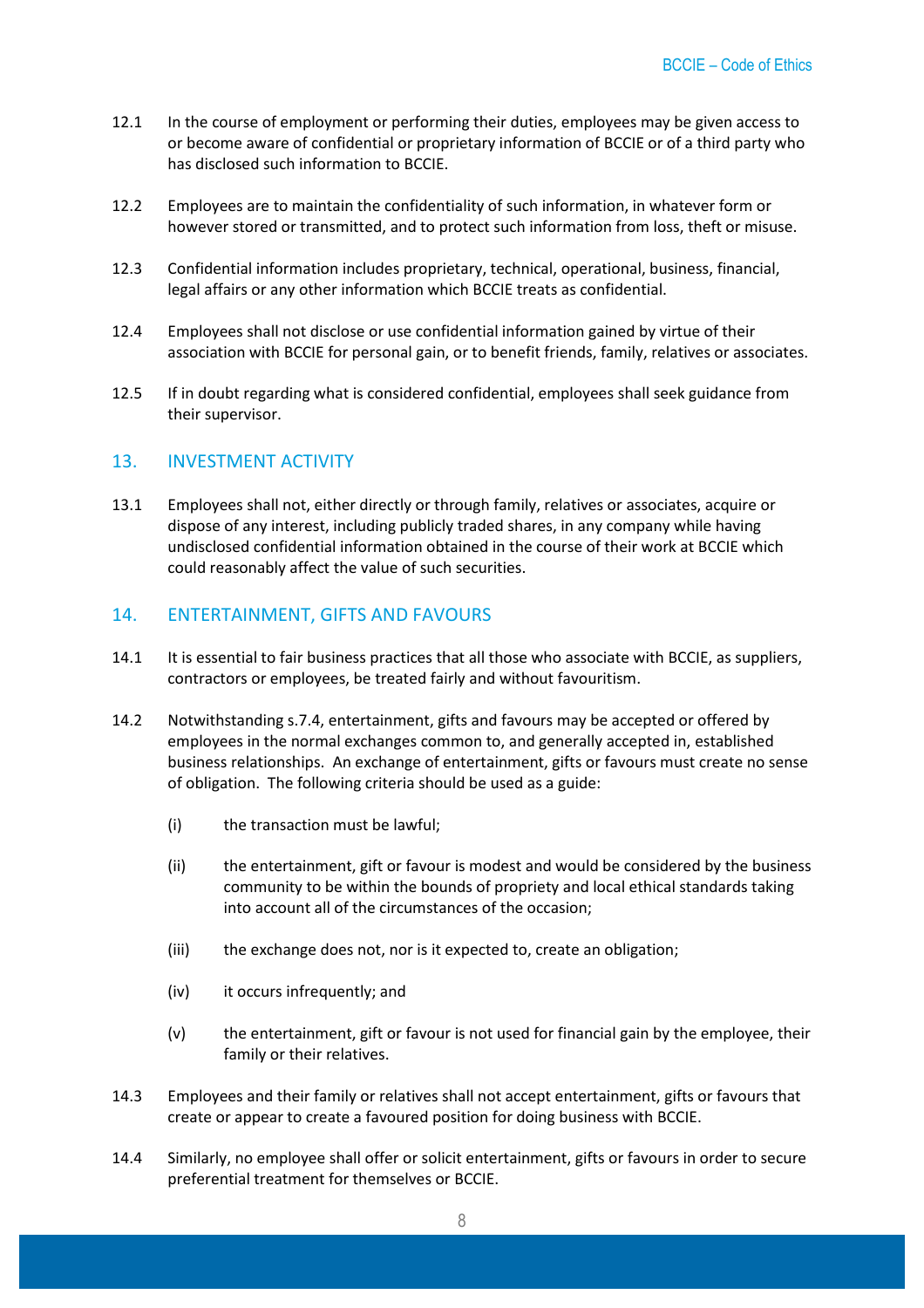- 14.5 Under no circumstances shall employees offer or receive cash, preferred loans, securities, or commissions in exchange for preferential treatment. Any employee experiencing or witnessing such an offer shall report the incident to their supervisor immediately.
- 14.6 Inappropriate gifts received by employees shall be returned to the donor.
- 14.7 There must be full and immediate disclosure to the employee's supervisor in all cases where there is uncertainty about the appropriateness of entertainment, gifts or favours and the direction of the supervisor shall be followed.

#### <span id="page-9-0"></span>15. EXEMPTIONS OR WAIVERS FROM CODE REQUIREMENTS

- 15.1 Employees may request an exemption from, or waiver of, a requirement of this Code through their supervisor. All such requests must be documented and require the approval of the Executive Director.
- 15.2 Conditions may be attached to an exemption or waiver. The fully executed waiver, if any, along with full and detailed disclosure of all material and relevant circumstances respecting the matter will be held in the employee's personnel file.

#### <span id="page-9-1"></span>16. COMPLIANCE, REPORTING & RETALIATION

- 16.1 The Executive Director is responsible for monitoring compliance with this Code.
- 16.2 BCCIE shall behave, and be perceived, as an ethical organization and accordingly, each employee shall adhere to the standards described herein and to the standards set out in applicable policies, guidelines or legislation.
- 16.3 Employees are responsible for making themselves aware of, understanding and complying with all BCCIE policies, including this Code, and are expected to seek clarification where necessary. The employee may seek clarification from either their direct supervisor or the Director, Operations and Communications.
- 16.4 Any employee who knows or suspects a breach of this Code has a responsibility to report it to their supervisor. However, if for any reason the employee is uncomfortable reporting a breach to their supervisor, they may report it to the Director, Operations and Communications or the Executive Director.
- 16.5 Compliance with this Code is a condition of employment for all employees.
- 16.6 BCCIE and its employees will not retaliate against any employee, who in good faith, reports a known or suspected violation of this Code. This means that employees will not be terminated, demoted or discriminated against in any way for reporting legitimate concerns about matters in accordance with this Code, including giving information in relation to an investigation. However, given the seriousness of a false allegation and the resources which will be expended to investigate complaints, BCCIE reserves the right to discipline anyone who knowingly makes a false accusation or knowingly provides false information to BCCIE or others.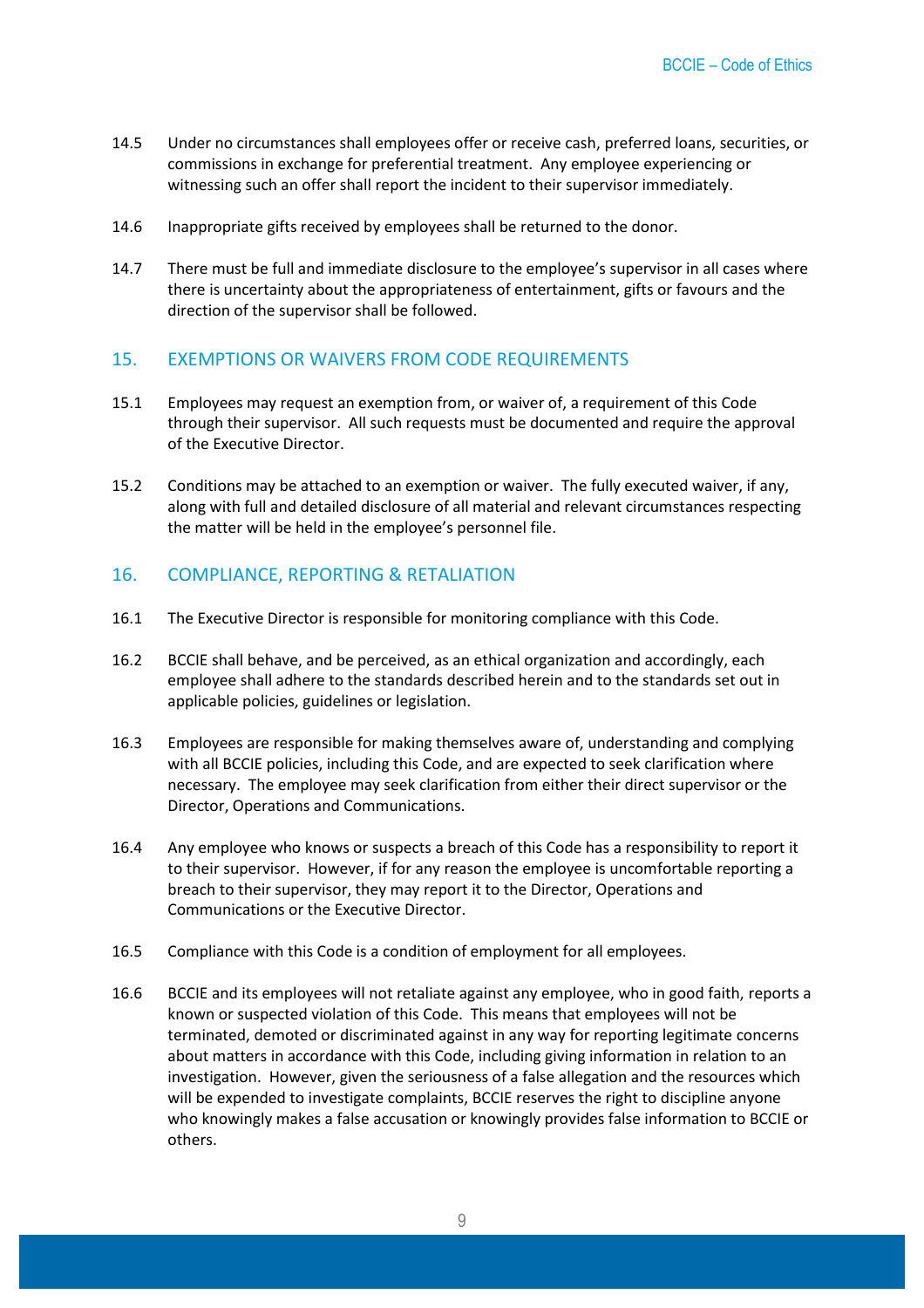#### <span id="page-10-0"></span>17. BREACH

- 17.1 Employees found to have breached his/her duty by violating the requirements of this Code may be subject to discipline that will be addressed through relevant BCCIE policies or terms of employment.If a violation of law is involved, the matter may also be referred to the appropriate law enforcement agency.
- 17.2 Any supervisor or manager who directs or approves of a violation of this Code, or who fails to report a violation, of which he or she has knowledge, is also in violation of this Code and is subject to disciplinary action.

## <span id="page-10-1"></span>18. POST-EMPLOYMENT RESTRICTIONS FOR SENIOR EXECUTIVES

#### **Definitions**

- 18.1 For the purpose of the post-employment restrictions set out below:
	- (i) "Senior Executive" means a person employed by BCCIE as the Executive Director or Director; and
	- (ii) "Outside Entity" means a person or entity other than a public sector employer as defined in Section 1 of the *Public Sector Employers Act*.

#### **After Leaving BCCIE**

- 18.2 The following is a condition of a Senior Executive's employment with BCCIE. If the Senior Executive had a substantial involvement in dealings with an Outside Entity on behalf of BCCIE at any time during the year immediately preceding the end of the Senior Executive's employment with BCCIE then, for one year after the end of the Senior Executive's employment, the Senior Executive must not:
	- (i) accept an offer of employment with, an appointment to the board of directors of, or a contract to provide services to, that Outside Entity, or
	- (ii) provide consulting or other services to that Outside Entity, in connection with its dealings with BCCIE.

#### **Reduction of One-Year Limitation**

- 18.3 The Executive Director, or the BCCIE Board of Directors if the Senior Executive is the Executive Director, may reduce a Senior Executive's one-year restriction, upon application, after considering the following:
	- (i) the circumstances under which the Senior Executive's employment ended;
	- (ii) the Senior Executive's general employment prospects;
	- (iii) the significance to BCCIE of information the Senior Executive possessed by virtue of the Senior Executive's position with BCCIE;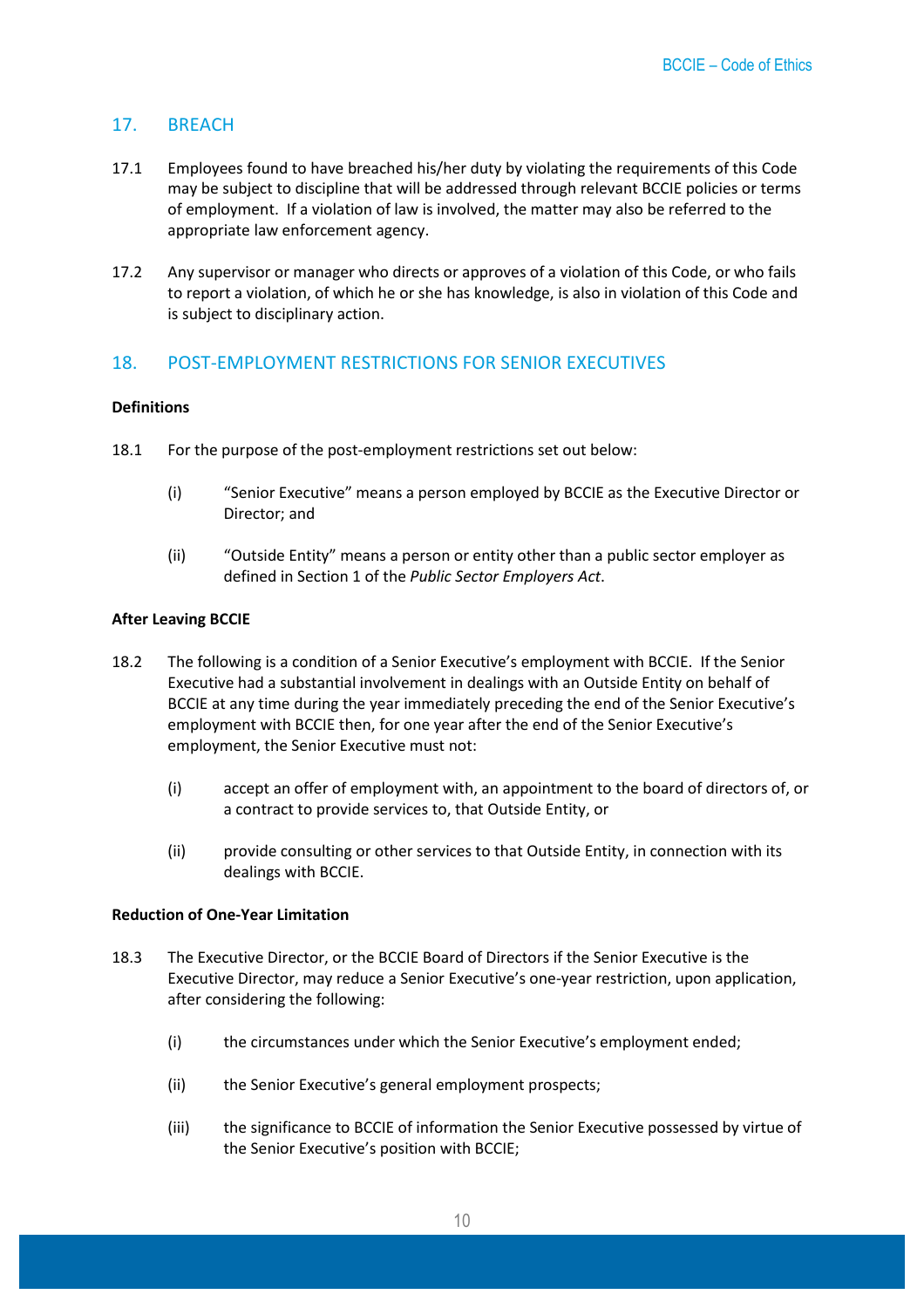- (iv) the desirability of a rapid transfer of the Senior Executive's skills to an employer other than BCCIE;
- (v) the degree to which the new employer might gain unfair commercial advantage by hiring the Senior Executive;
- (vi) the authority and influence the Senior Executive possessed while employed by BCCIE;
- (vii) the disposition of other cases.
- 18.4 The decision of the Executive Director, or the BCCIE Board of Directors if the Senior Executive is the Executive Director, on the application to reduce the Senior Executive's oneyear restriction shall be issued in writing within ten (10) working days of receipt of the application.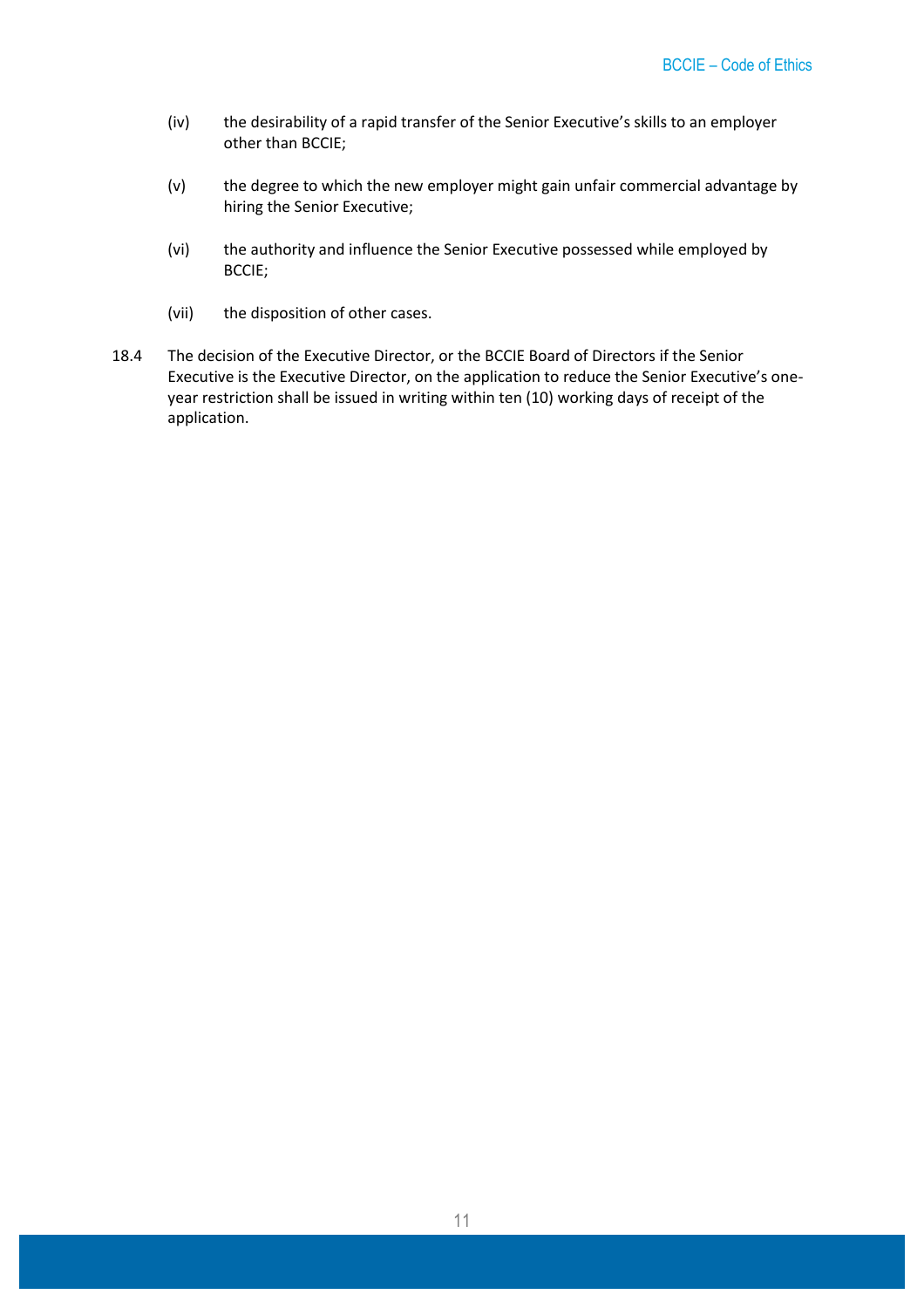# **APPENDIX A: REVISION HISTORY**

| <b>Version Number</b> | <b>Approval Date</b> | <b>Approved By</b>        | Amendment             |
|-----------------------|----------------------|---------------------------|-----------------------|
|                       | December 19, 2014    | <b>Board of Directors</b> | Inaugural document    |
|                       | December 4, 2019     | <b>Board of Directors</b> | Staff position titles |